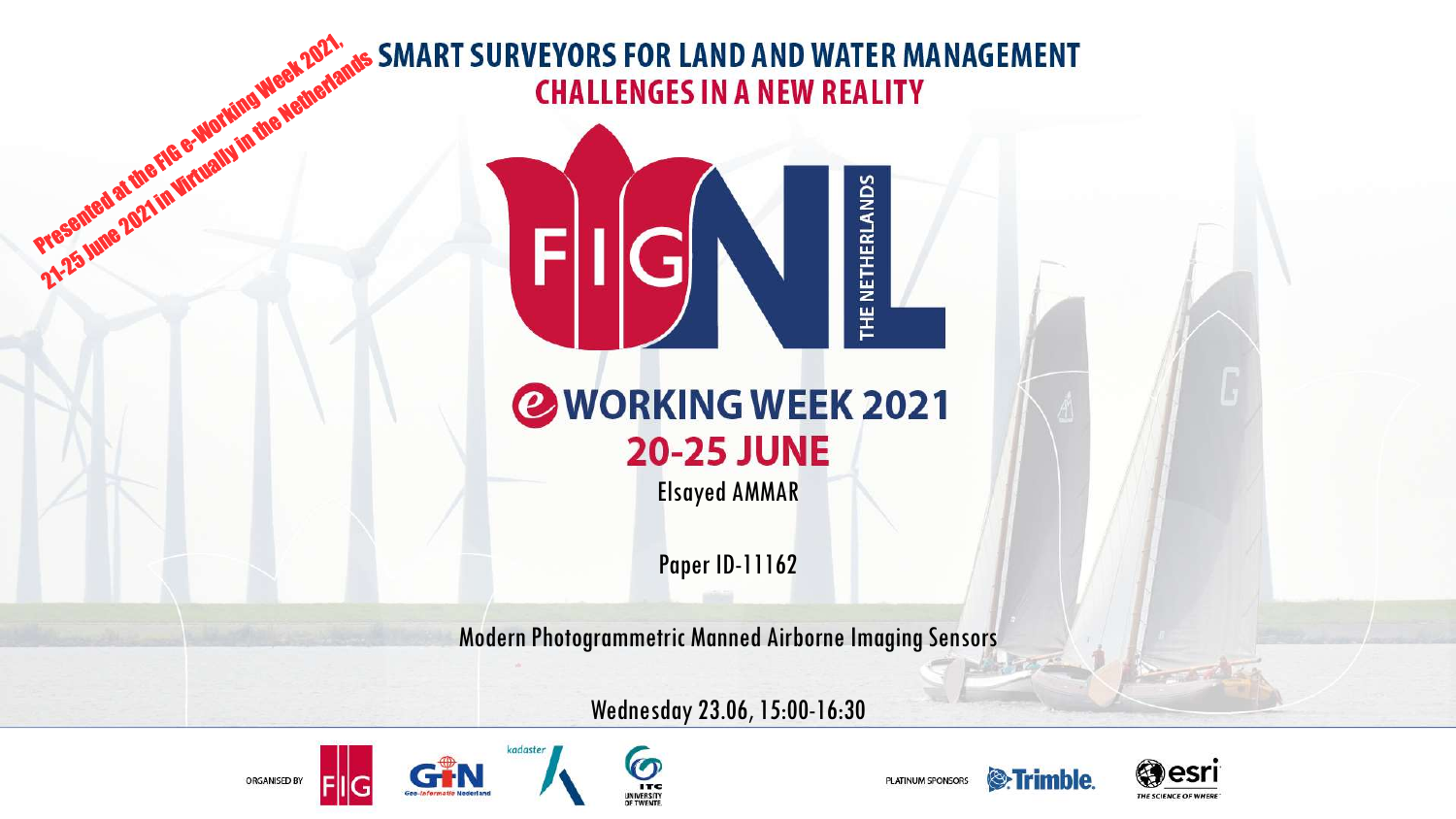



# **INTRODUCTION**

The traditional old aerial film cameras





CMOS sensors parameters mentioned in the technical data sheets demonstrated by the manufacturers

B/H ratio current modern CMOS sensors are determined, which are not published before

It is suggested to rotate the length of the sensor to be in the flight direction instead of the width to almost duplicate B/H





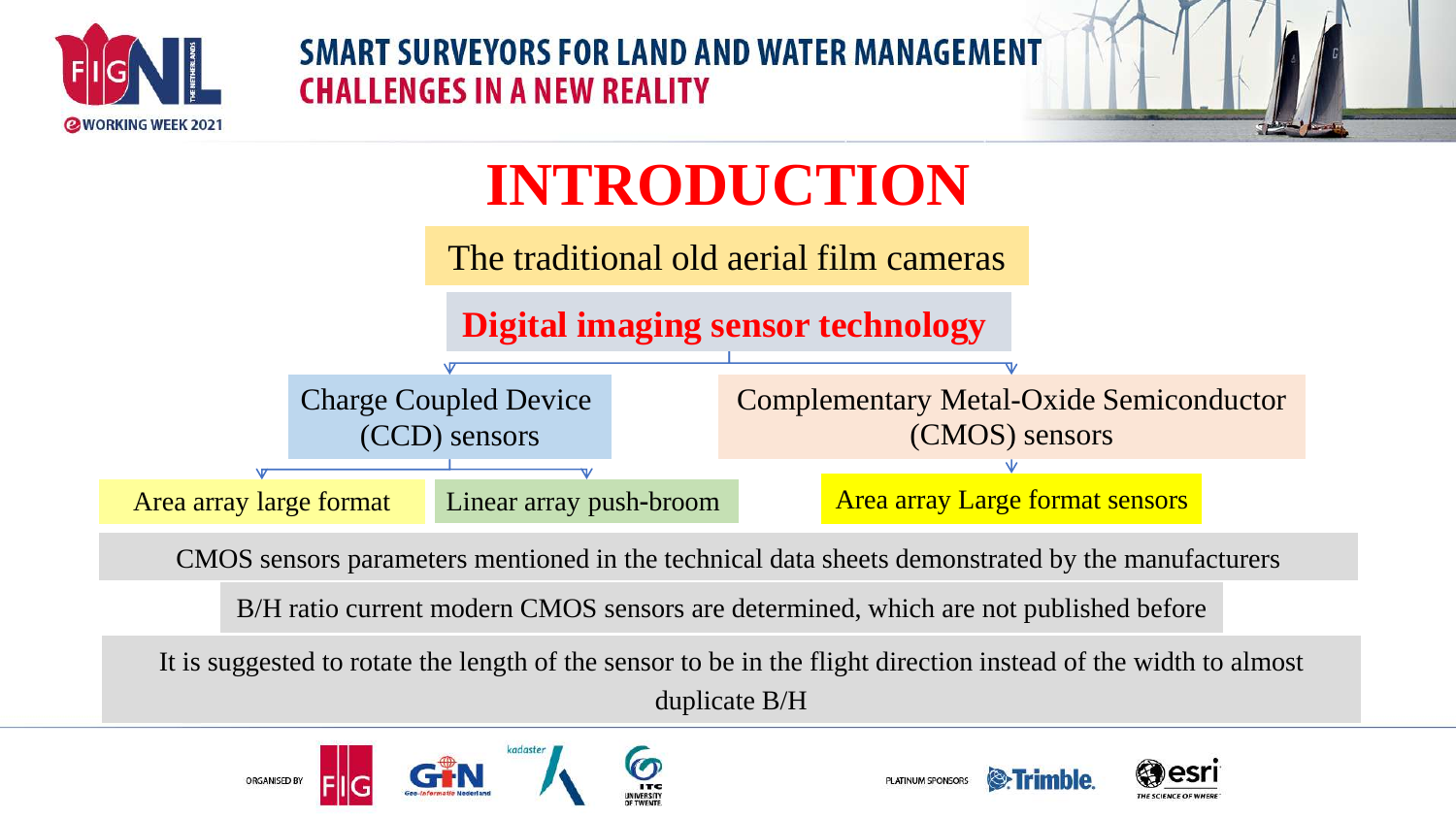



# **IMAGING SENSOR TECHNOLOGY**

Reflected light which enters digital cameras is collected via:



Principle of the interline transfer of CCD sensor A/D conversion outside of the sensor

**Charge Coupled Device, CCD Complementary Metal-Oxide Semiconductor, CMOS**



Principle of the interline transfer of the CMOS sensor A/D conversion in the sensor





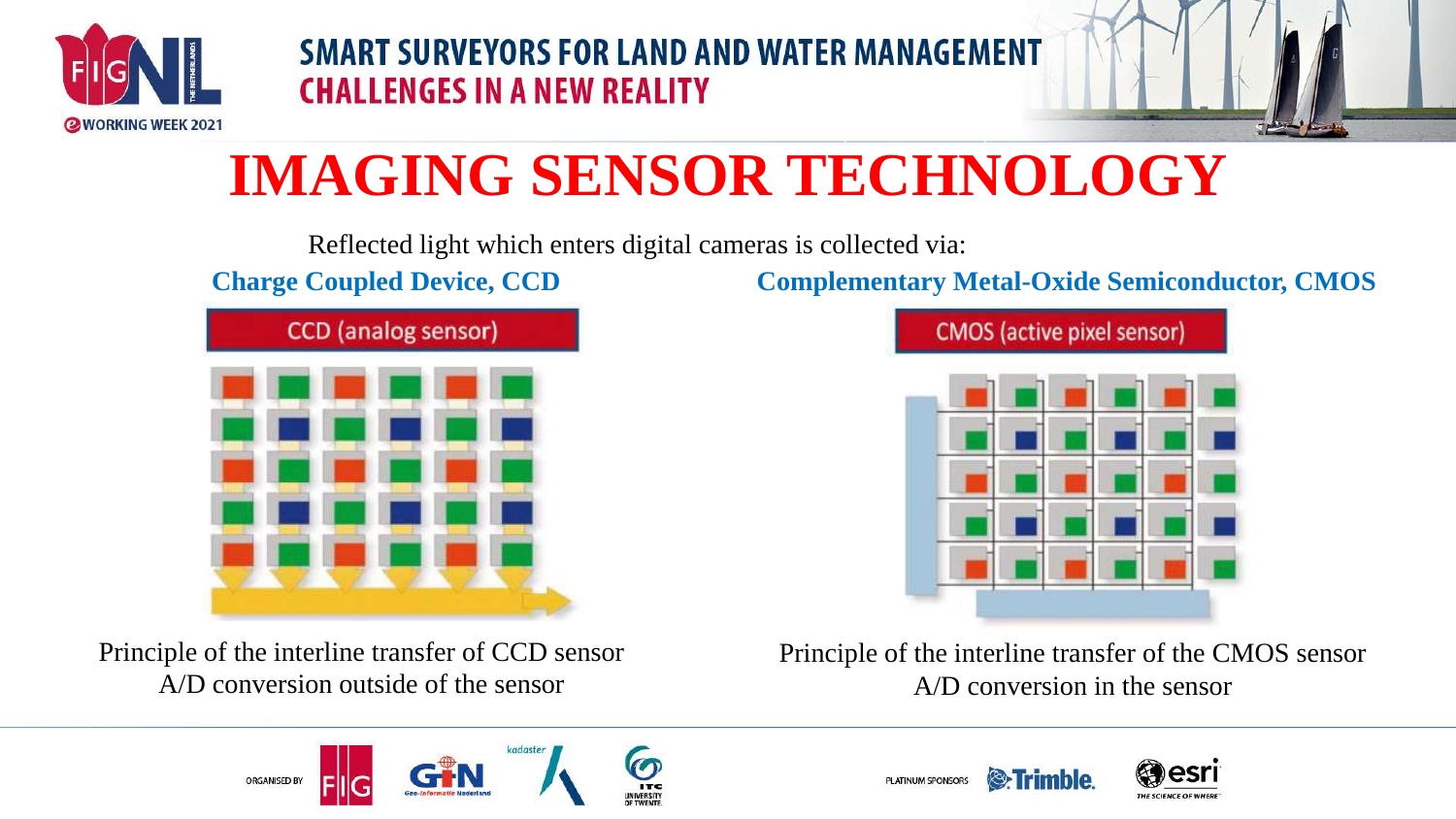



# **Charge Coupled Device, CCD**

Today there are two construction strategies of CCD sensors:

#### **Area array large format sensors**

The first generation of DMC, Z/I, Imaging



The second generation DMC II Z/I Imaging



**CHACHES** 

**TIME** 

#### **Linear array pushbroom sensors**

First generation ADS40 threeline pushbroom scanner ADS series,

The last generation ADS100 uses 20k pixel array









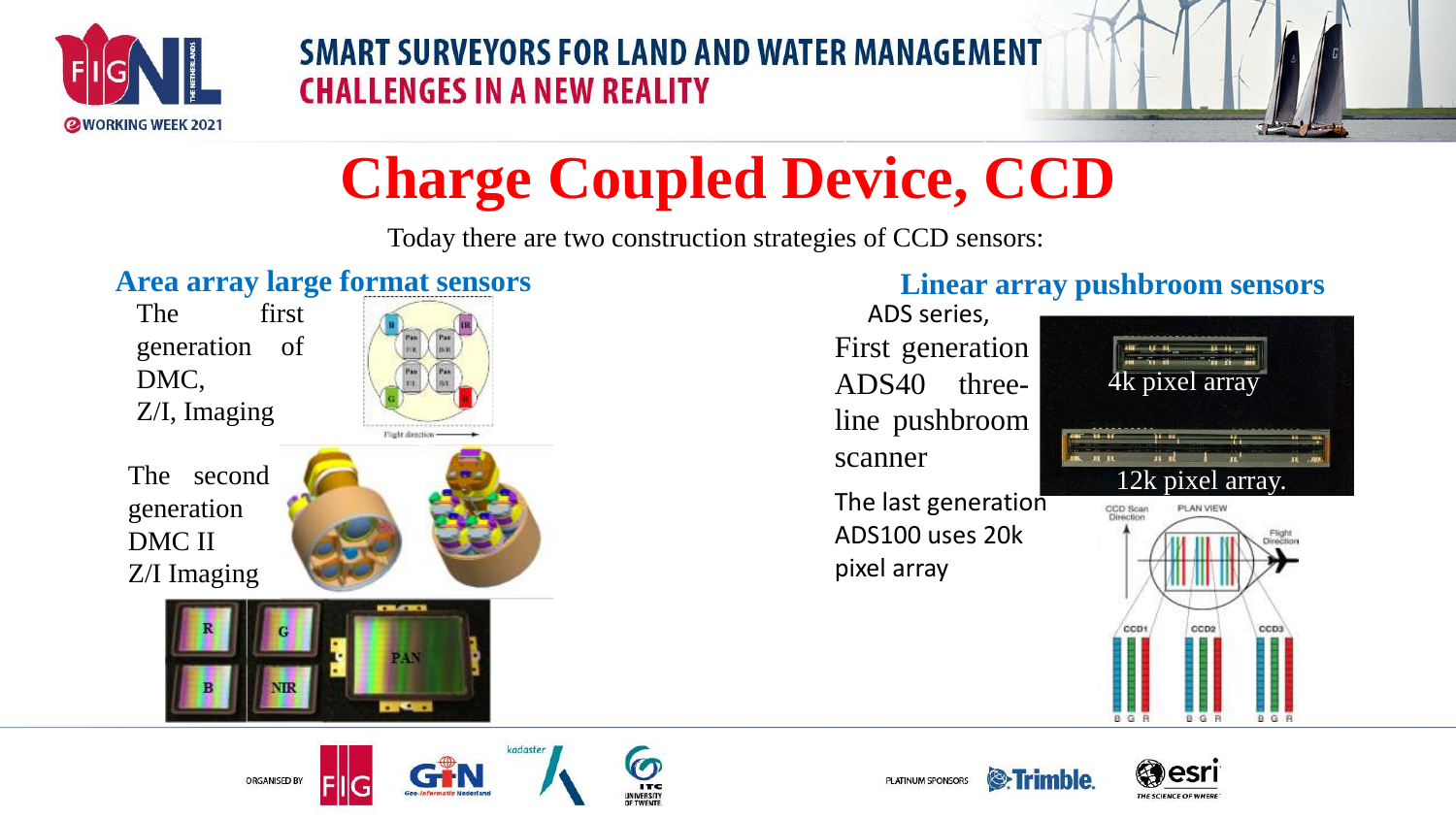



# **Complementary Metal-Oxide Semiconductor, CMOS**



Leica Geosystems DMC III PAN area array ultra large CMOS 391MP with 3.9 µm pixel size 26112 x 15000 pixels

![](_page_4_Picture_6.jpeg)

The Phase One PAS 880 280MP nadir and four 150MP oblique cameras; 20,000x14,000 pixels

![](_page_4_Picture_8.jpeg)

The IGI DigiCAM-450 very large CMOS RGB sensor 30,460 x 14,100 pixels, with a pixel size of 3.76μm

This affects the simulation of geometry of their images to that of the traditional square format film cameras and also affects the value of the B/H ratios of each of them which is not published although it is a main parameter for photogrammetric topographic mapping.

![](_page_4_Picture_11.jpeg)

![](_page_4_Picture_12.jpeg)

![](_page_4_Picture_13.jpeg)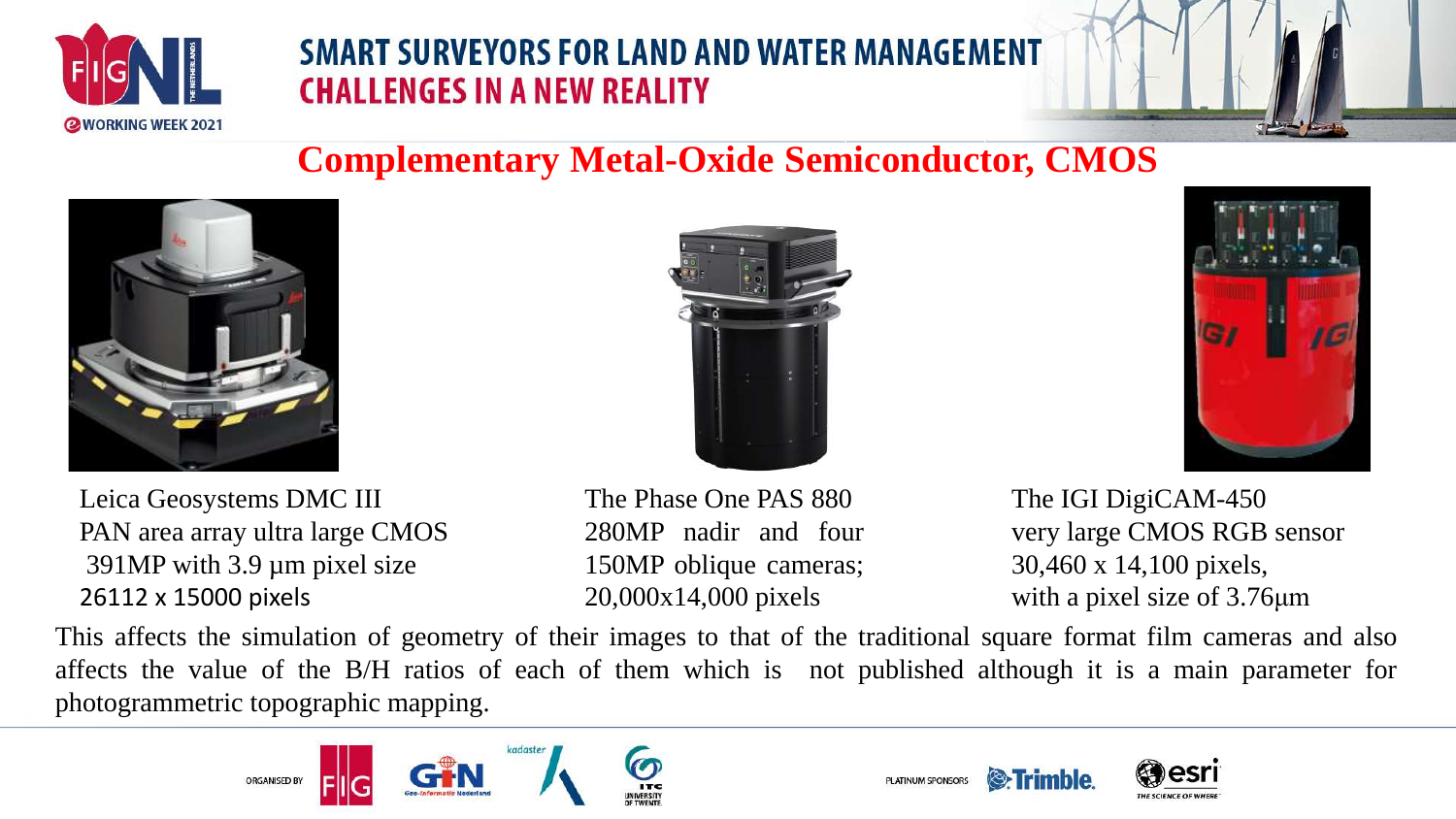![](_page_5_Picture_0.jpeg)

![](_page_5_Picture_2.jpeg)

# **Determination of Base to Height (B/H) Ratio**

|                                                     | <b>Leica DMC III</b> | <b>Phase One PAS 880</b> | <b>IGI DigiCAM 450</b> |
|-----------------------------------------------------|----------------------|--------------------------|------------------------|
| B/H<br>for<br>Current  <br>Manufacturers<br>Setting | 0.25                 | 0.24                     | 0.24                   |
| B/H<br>Author  <br>for<br><b>Suggestion Setting</b> | 0.44                 | 0.34                     | 0.51                   |

![](_page_5_Figure_5.jpeg)

■ B/H for Current Manufacturers Setting ■ B/H for Author Suggestion Setting

![](_page_5_Picture_7.jpeg)

![](_page_5_Picture_8.jpeg)

![](_page_5_Picture_9.jpeg)